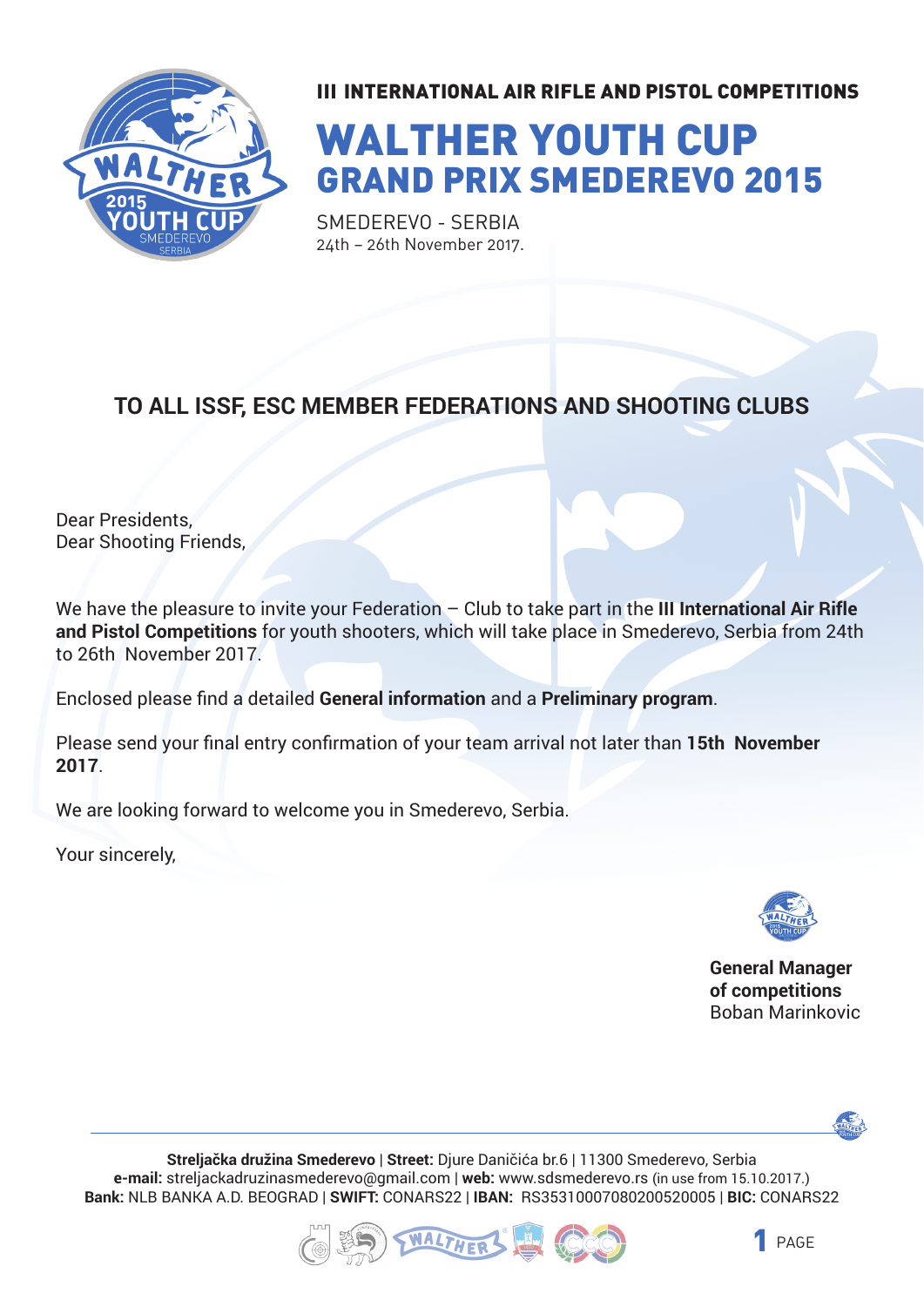

## GENERAL INFORMATIONS

Smederevo - Serbia 24th – 26th November 2017.

| Time:    | 24th to 26th of November 2017.                                                                                                                                                                                                                                                                     |  |  |
|----------|----------------------------------------------------------------------------------------------------------------------------------------------------------------------------------------------------------------------------------------------------------------------------------------------------|--|--|
| Place:   | Shooting range in Sport Hall in Smederevo, Djure Daničića 6, 11300 Smeder-<br>evo, Serbia.                                                                                                                                                                                                         |  |  |
| Rules:   | <b>ISSF</b>                                                                                                                                                                                                                                                                                        |  |  |
| Targets: | <b>50 Sius Ascor</b>                                                                                                                                                                                                                                                                               |  |  |
|          | Shooting events: 25th - Air rifle junior men and junior women rifle and pistol (teams and individual)<br>- Category 16, 18 and 20 years.                                                                                                                                                           |  |  |
|          | 26th - Air rifle junior men and junior women rifle and pistol INDIVIDUAL<br>- Category 20 years.                                                                                                                                                                                                   |  |  |
| Prizes:  | The competition on Saturday 25th November 2017. is GRAND PRIX SMEDERE-<br>VO. The prizes for the winners are medals and trophy (the first three teams will<br>get a cup). No finals.                                                                                                               |  |  |
|          | The competition on Sunday 26th November 2017. is WALTHER YOUTH CUP.<br>(With finals)                                                                                                                                                                                                               |  |  |
|          | Competition are sponsored by CARL WALTHER GmbH Sportwaffen.<br>The prizes for the winners are medals, trophy and special prizes from general<br>sponsor. One pistol LP400 and one rifle LG400 for results nearest of World<br>record in qualifications and more Walther product for medal winners. |  |  |
|          | <b>WALTHER</b>                                                                                                                                                                                                                                                                                     |  |  |

The Organizing Committee has arranged accommodation for all participating team in Hotel Car, Smederevo Acomodations:

**Streljačka družina Smederevo** | **Street:** Djure Daničića br.6 | 11300 Smederevo, Serbia **e-mail:** streljackadruzinasmederevo@gmail.com | **web:** www.sdsmederevo.rs (in use from 15.10.2017.) **Bank:** NLB BANKA A.D. BEOGRAD | **SWIFT:** CONARS22 | **IBAN:** RS35310007080200520005 | **BIC:** CONARS22





WALTHER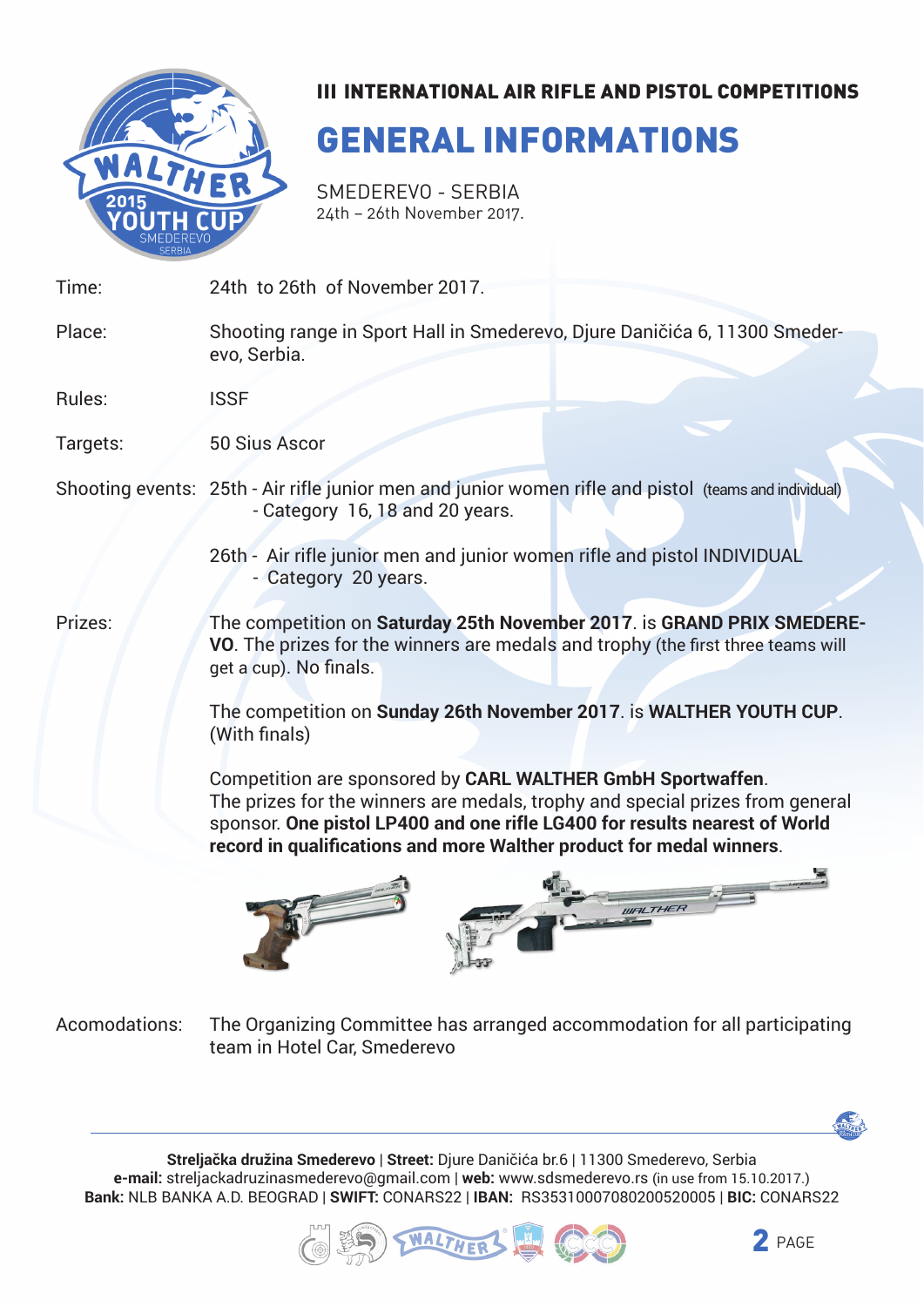

### GENERAL INFORMATIONS

Smederevo - Serbia 24th – 26th November 2017.

| Acomodations:      | Single Room (only breakfast) per person / per night 50 €                                                                                                                                                                                               |  |  |
|--------------------|--------------------------------------------------------------------------------------------------------------------------------------------------------------------------------------------------------------------------------------------------------|--|--|
|                    | Double/triple rooms (only breakfast) per person / per night 35 €<br>In restaurants near shooting range you can lunch for 10€                                                                                                                           |  |  |
|                    | Reservation must be done directly to the Organising Committee not later<br>than 15.11.2017, on the enclosed hotel form.                                                                                                                                |  |  |
| Entry fees:        | 20 € per shooter - per event. 40 € for two competition.<br>The advantage of participation in the competition will have shooters who<br>will compete on both days of the competition and members of national<br>teams.                                  |  |  |
| Finals entry fees: | To be sent before 15.11.2017. on e-mail:<br>streljackadruzinasmederevo@gmail.com                                                                                                                                                                       |  |  |
| Payment:           | Entry Fees and accommodations can be paid upon arrival to the Organising<br>Committee in cash only (euros) or on Smederevo shooting club bank ac-<br>count.                                                                                            |  |  |
|                    |                                                                                                                                                                                                                                                        |  |  |
| Transportation:    | Please indicate by which means of transport you will arrive in Serbia.<br>The Organizing Committee will provide the transportation for all delegations<br>from airport "Nikola Tesla", Belgrade to official hotel "Car" or shooting range<br>and back. |  |  |
|                    | Pick up service will be made at "Nikola Tesla", Belgrade to the shooting                                                                                                                                                                               |  |  |
|                    | range and back to the airport.<br>The transportation from and to the airport "Nikola Tesla" will be charged 30€<br>per person.                                                                                                                         |  |  |
| Visa:              | Citizens of most European countries do not need entry visas for Serbia.                                                                                                                                                                                |  |  |
| Border rules:      | When you come in Serbia on border you must to pay 10€ per pistol or rifle.                                                                                                                                                                             |  |  |
| Banquet:           | The Shooting club Smederevo invites all participants to opening and award-<br>ing ceremony and dinner, which will take place Friday evening in at 19:00.                                                                                               |  |  |

**Streljačka družina Smederevo** | **Street:** Djure Daničića br.6 | 11300 Smederevo, Serbia **e-mail:** streljackadruzinasmederevo@gmail.com | **web:** www.sdsmederevo.rs (in use from 15.10.2017.) **Bank:** NLB BANKA A.D. BEOGRAD | **SWIFT:** CONARS22 | **IBAN:** RS35310007080200520005 | **BIC:** CONARS22





WALTHER